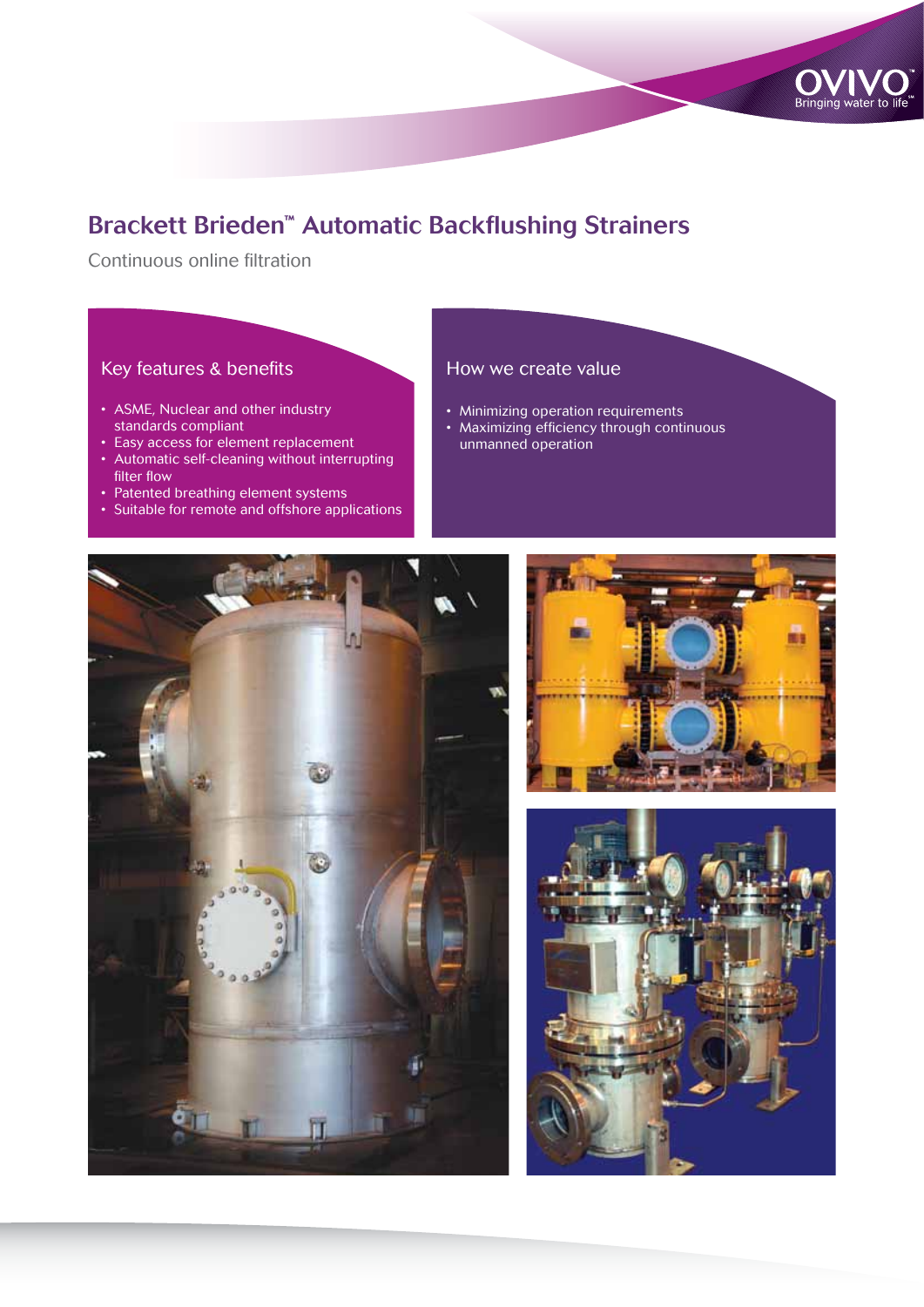## Brackett Brieden™ Automatic Backflushing Strainers

Developed and manufactured by Ovivo's specialist engineers, Brackett Brieden™ automatic backflushing strainers offer a comprehensive range of automatic industrial filters for diverse applications, ensuring a pure and reliable source of filtered fluids.

The Bracket Brieden strainer features a fully automatic self-cleaning cycle of operation for the continuous separation of impurities from water. Built to last, Bracket Brieden strainers require only simple maintenance and operation, delivering consistent performance even under difficult operating conditions. Thanks to rigorous testing and the highest quality manufacturing, Bracket Brieden strainers are suitable for the most demanding locations such as offshore platforms and remote refineries.

Ovivo's Brackett Brieden strainers comply with ASME regulations and other industry codes and standards. Filter body designs are generally based on ASME guidelines, but can also be adapted to incorporate requirements of design codes often associated with hazardous areas within Nuclear, Oil & Gas and other industries.

Filter bodies can be manufactured from carbon steel (with rubber or glass flake lining), stainless steel, or duplex / super duplex stainless steel. Filter bodies in other materials (such as titanium) can also be provided.

Filter elements are available with either Ovivo's patented breathing element design (using polypropylene wafers) or with fixed wedge wire V-gap elements. Since different process applications require different filtration techniques, Ovivo supplies separate guides for breathing and V-gap element filters. Breathing elements are generally more suited where fibrous or stick material would be difficult to backflush from wedge wire elements.

All Bracket Brieden strainers feature easy element access via a port on the top of a filter body which allows single elements to be replaced quickly and simply, eliminating the need for filter disassembly and loss of valuable operating time.



- Nuclear industry
- Thermal power stations
- Pharmaceutical industry
- Offshore production platforms
- Plastics industry
- Paper processing
- Wastewater Treatment Plants (WWTPs)
- Automative industry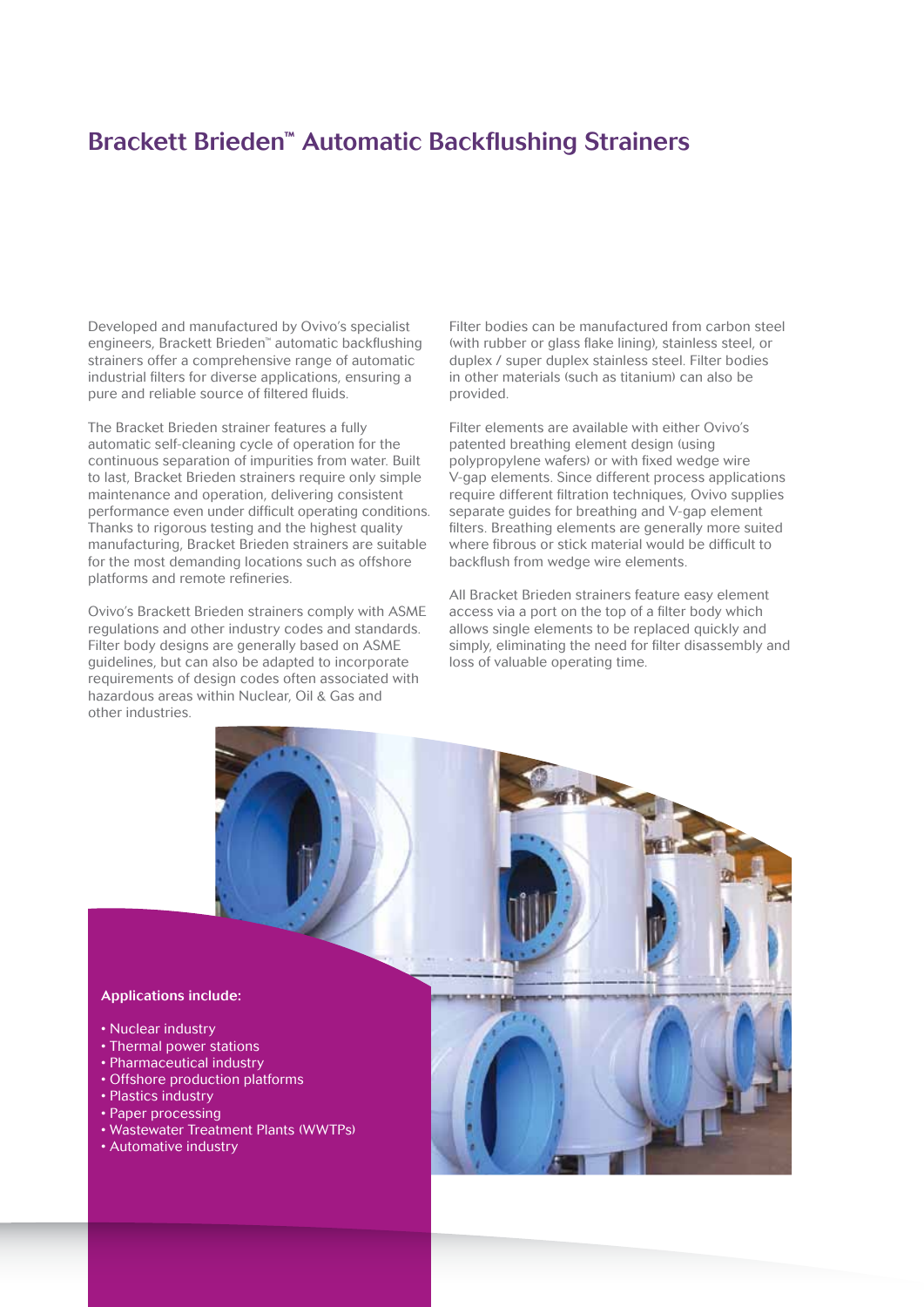#### How it Works

The fluid to be filtered flows through the inlet connection into the lower half of the filter body, then upwards through the turntable (6) and into the filter elements. Flowing from the inside to the outside of the filter elements, the solids are retained within the filter candles (2). The clean fluid then leaves the filter body through the upper outlet connection.

The number of candles in each filter can be adjusted to present the maximum filtering area to the flow. This enables Bracket Brieden strainers to be applied with minimum headloss possible across the filter.

#### Self-cleaning

Backflushing is triggered either by a timer or rising differential. Self-cleaning is a fully automatic process, and achieved without interrupting flow through the filter. The drive rotates the turntable and the backwash valve is opened. Each element in turn then moves across the backwash outlet pipe. The difference between atmospheric pressure and pressure inside the filter body produces a reverse flow through the filter elements, which removes any retained debris. After the backflush cycle is complete, the backwash valve then closes and the drive motor stops.

**Bringing wate** 



#### Brackett Brieden™ Strainer Key

- 1 Body
- 2 Candles
- 3 Pressure gauge
- 4 Differential pressure switch
- 5 Drive
- 6 Revolving turntable
- 7 Debris discharge pipe
- 8 Debris discharge valve
- 9 Turntable seal
- 10 Access cover
- 11 Automatic vent